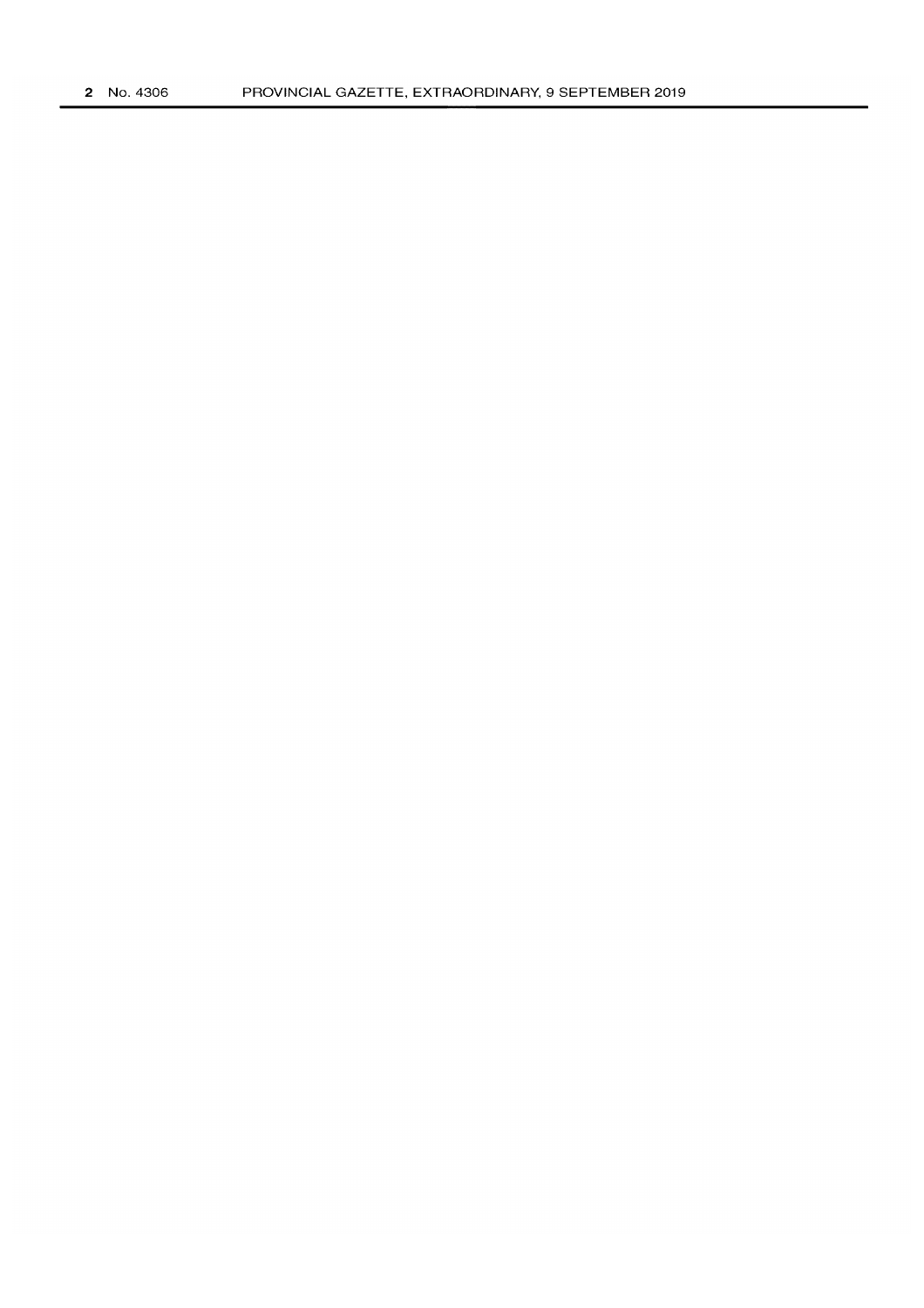# **CONTENTS**

|     |                                                                                                                                                                                                                | Gazette<br>No. | Page<br>No. |
|-----|----------------------------------------------------------------------------------------------------------------------------------------------------------------------------------------------------------------|----------------|-------------|
|     | <b>PROVINCIAL NOTICES • PROVINSIALE KENNISGEWINGS</b>                                                                                                                                                          |                |             |
| 256 | Gambling Act (5/1997) (Eastern Cape) (as amended): Notice of lodgement of various applications for<br>amendment of licence conditions, acquisition of financial interest and Gambling Machine Site Licences in | 4306           |             |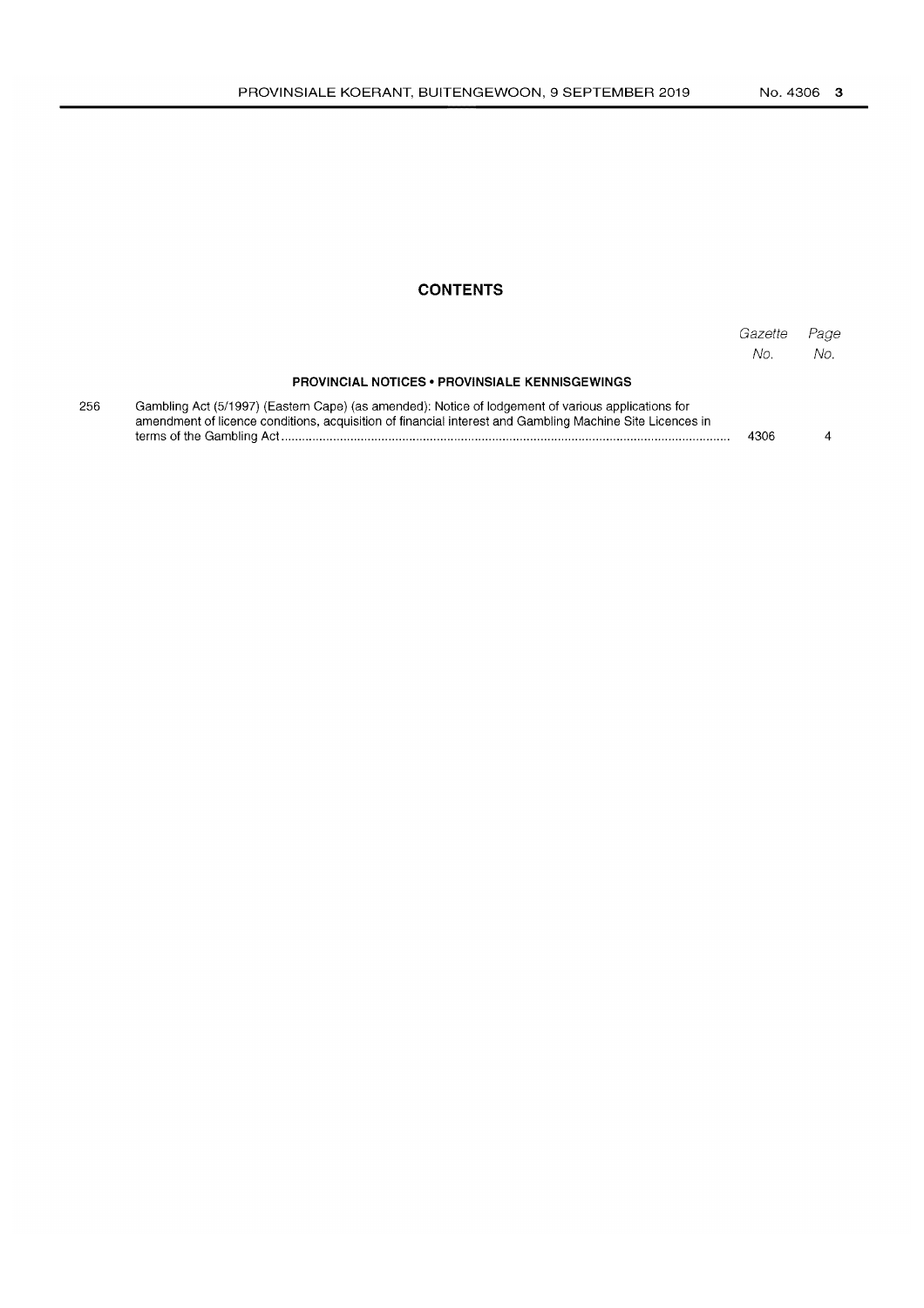# PROVINCIAL NOTICES • PROVINSIALE KENNISGEWINGS

#### PROVINCIAL NOTICE 256 OF 2019



# NOTICE OF LODGEMENT OF VARIOUS APPLICATIONS FOR AMENDMENT OF LICENCE CONDITIONS, ACQUSITION OF FINANCIAL INTEREST AND GAMBLING MACHINE SITE LICENCES IN TERMS OF THE GAMBLING ACT, 1997 (ACT NO.5 OF 1997) (EASTERN CAPE) (as amended)

NOTICE IS HEREBY GIVEN that applications for amendment of licence conditions, acquisition of financial interest and gambling machine site licences in terms of sections 35, 40 and 50 read together with 49(4) of the Gambling Act, 1997 (Act No. 5 of 1997) (Eastern Cape) (as amended), particulars of which are set out in the Schedules hereunder, have been lodged with the Eastern Cape Gambling Board.

The applications may be inspected by any person at the offices of the Eastern Cape Gambling Board, ECGB Building, Quenera Park, Quenera Drive, Beacon Bay, East London and at the respective Municipalities within which the premises are located as shown in Schedules C and D hereunder.

Any objections, petitions or representations shall be lodged with the Chief Executive Officer of the Board within one (1) month of the date of this notice, which commences on 09 September 2019 until 08 October 2019.

All objections and comments shall specify: the application to which the objection or comment relates; the grounds on which the objection is founded; in the case of comment; full particulars or facts in substantiation thereof: the name, address, telephone and email address of the objector or person making the comment and a statement whether the objector or person making the comment wishes to make oral representations when the application is heard.

A person lodging representations may show cause why the Board may determine that his or her identity should not be divulged.

The under-mentioned figures used in brackets in Schedules have the following meanings:

- $(1)$  = The name and address of the applicant;
- $(2)$  = If the applicant is a company or other corporate body, the names of all persons who have a financial or other interest of 5% or more in the applicant;
- $(3)$  = In the case of a company the initials and surnames of all directors of the company;
- $(4)$  = The type of application applied for; and
- $(5)$  = The address of the premises from which the applicant intends to operate from.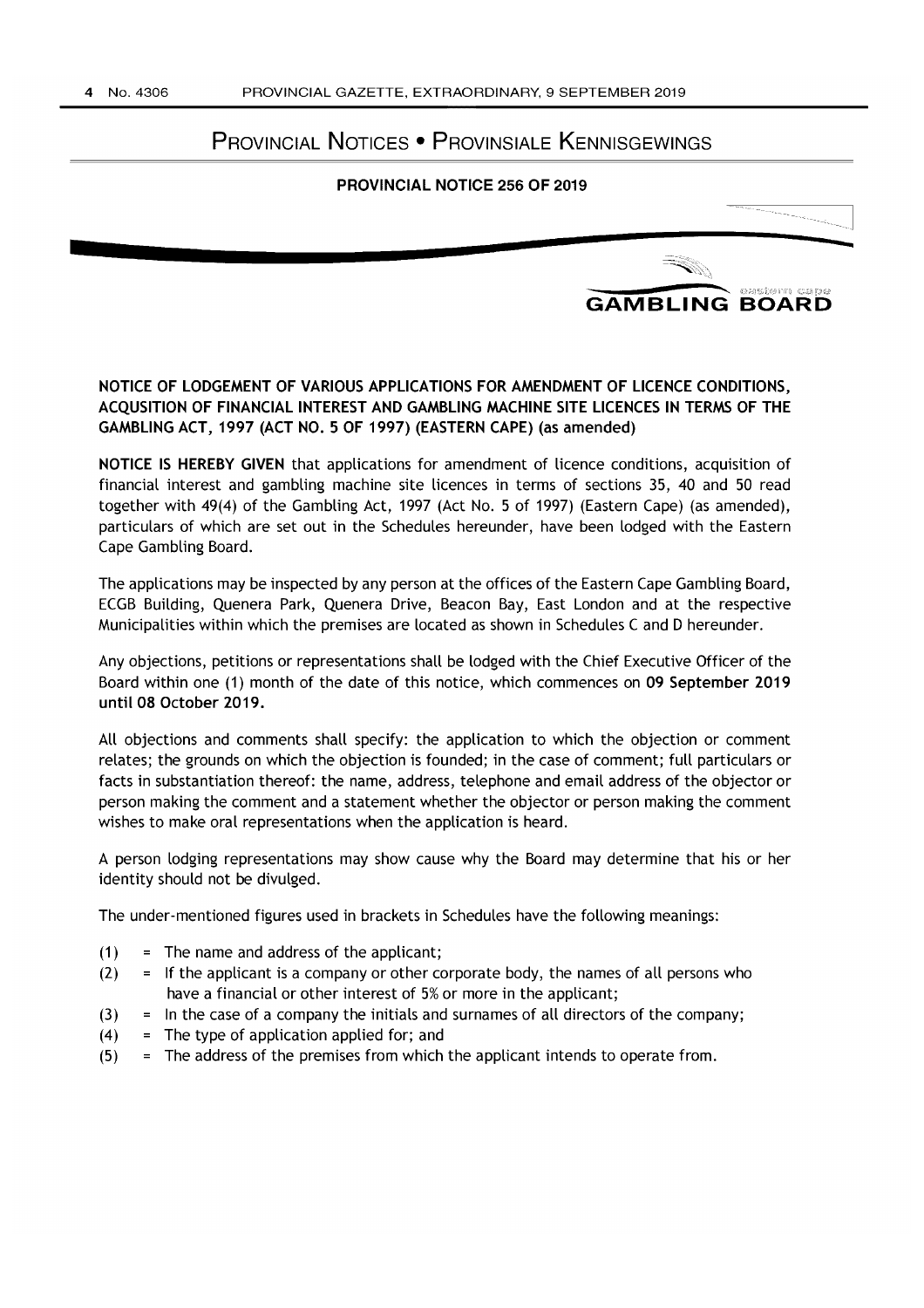

PSLOTS

## SCHEDULE A - AMENDMENT OF LICENCE CONDITIONS

A1

- (1) Pioneer Slots (Pty) Ltd (2011/103218/07) t/a Pioneer Slots, No. 24 Evatt Street, Central, Port Elizabeth, Eastern Cape;
- (2) African Pioneer Group (Pty) Ltd (19971001153/07), Nadafund Equity Trust (IT3338/2008), Intellectual Capital Consortia and SMD Family Trust (IT111 195);
- (3) M.S Dondolo, M Ncapayi, V.N Mfono and A Funkey;
- (4) Amendment of licence conditions as proposed below/detailed below:

| Current conditions of licence the Applicant seeks to amend:                                                                                                                                                                                                                                                                                                                                                                                                    | Proposed amendments:                                                                                                                                                                                                                                                                                                                                                                                                                                                                              |  |
|----------------------------------------------------------------------------------------------------------------------------------------------------------------------------------------------------------------------------------------------------------------------------------------------------------------------------------------------------------------------------------------------------------------------------------------------------------------|---------------------------------------------------------------------------------------------------------------------------------------------------------------------------------------------------------------------------------------------------------------------------------------------------------------------------------------------------------------------------------------------------------------------------------------------------------------------------------------------------|--|
| 14.4 "The licensee is of the view that the aforesaid strategy<br>benefits PDIs and SMMEs in the province to a very small extent<br>and in attempt to generate more meaningful promotions of<br>PDIs and SMMEs undertakes in addition to condition 14.2<br>above, to:"                                                                                                                                                                                          | 2.2.2.1. "The licensee is of the view that<br>the aforesaid strategy benefits PDIs and<br>SMMEs in the province to a very small<br>extent and in attempt to generate more<br>meaningful promotions of PDIs and SMMEs<br>undertakes in addition to condition 14.2<br>above, to:"                                                                                                                                                                                                                   |  |
| 14.4.1 "Procure Capex of atleast R25.8 million in the province<br>during the licence period";                                                                                                                                                                                                                                                                                                                                                                  | 14.4.1 Total procurement of atleast R5<br>million annually in the province during<br>licence period";                                                                                                                                                                                                                                                                                                                                                                                             |  |
| 26.3. "The licensee is required to submit a guarantee for an<br>amount of R 2000 000 (two million rand) from a first line<br>financial institution as security to procure the due fulfilment<br>of all the licensee's obligations and liabilities to the ECGB<br>relating to the Licence, including taxes. This guarantee shall<br>endure for the licence period and shall be provided by the<br>licencee within 30 (thirty) days of the issue of the licence; | 26.3 "The licensee is required to submit a<br>corporate guarantee for an amount of<br>R2 000 000 (two million rand) from African<br>Pioneer Group (Pty) Ltd as security to<br>procure the due fulfilment of licensee's<br>obligations and liabilities to the Eastern<br>Cape Gambling Board (ECGB) relating to<br>licence including taxes. This guarantee<br>shall endure for the licence period and<br>shall be provided by the licensee within 30<br>(thirty) days of the issue of the licence. |  |

(5) No. 24 Evatt Street, Central, Port Elizabeth, Eastern Cape;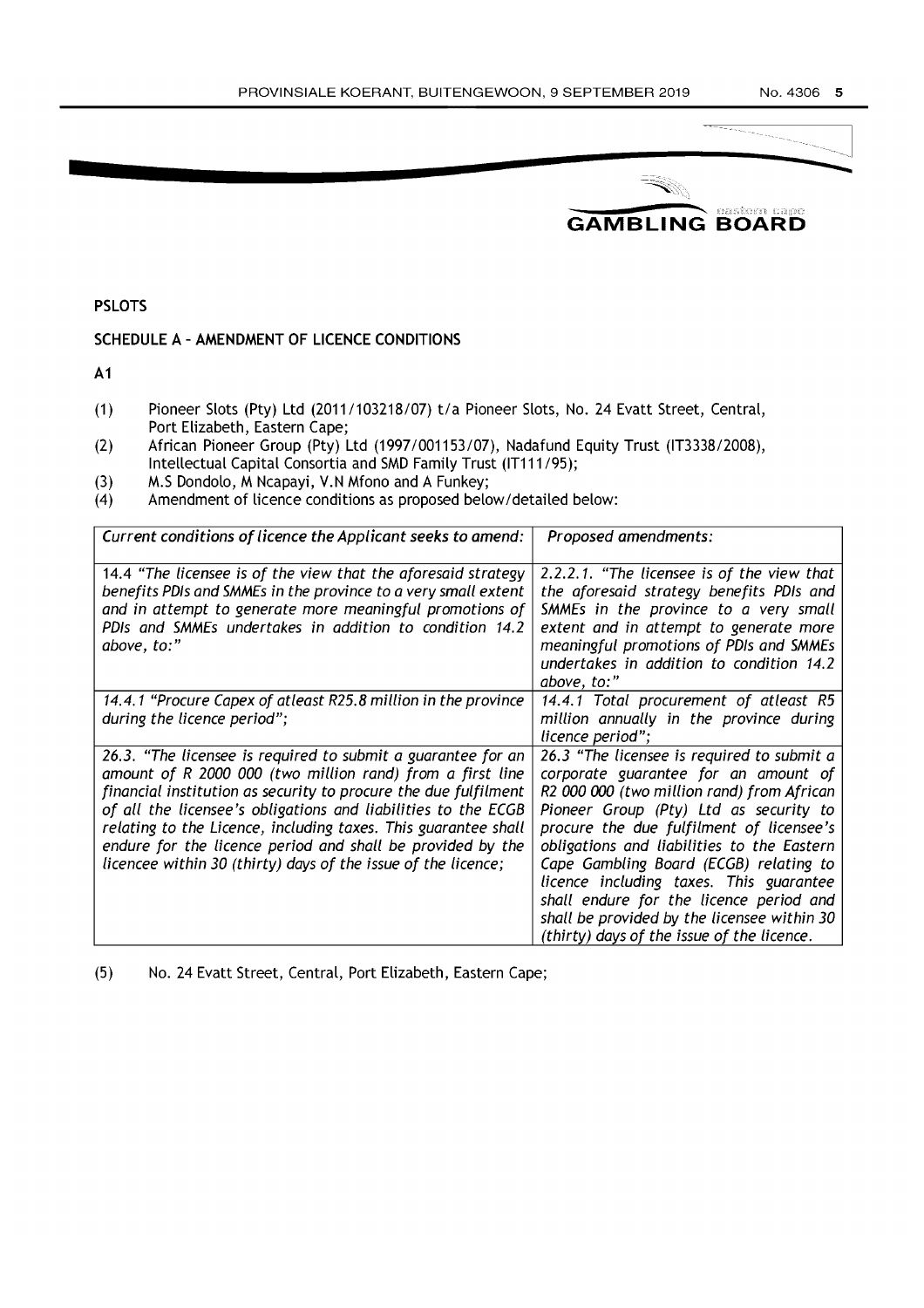**7** 



#### SCHEDULE B - ACQUSITION OF FINANCIAL INTEREST

B1

- (1) Huco (Pty) Ltd (2012/014668/07) t/a Humansdorp Boutique Hotel, No. 16 Alexandria Street, Humansdorp, Eastern Cape;
- (2) Alfred Anthony Da Costa;
- (3) A.A Da Costa;
- (4) Acquisition of financial interest of more than five percent (5%) in Huco (Pty) Ltd (2012/014668/07) t/a Humansdorp Boutique Hotel, a holder of a Type B (20-40 Machines); and
- (5) No. 16 Alexandria Street, Humansdorp, Eastern Cape;

#### SCHEDULE C - GAMBLING MACHINE SITE LICENCE

 $C<sub>1</sub>$ 

- (1) Priviledge Samkelo Arnold t/a Liquideep Bar & Grill, Erf 1480, Highlandview, Bizana, Eastern Cape;
- $(2)$   $N/A;$
- *(3) NI* A;
- $(4)$  Application for a Type C (6-15 machines) gambling machine site licence; and
- (5) Erf 1480, Highlandview, Bizana, Eastern Cape.

 $C<sub>2</sub>$ 

- (1) Moncherie Janie Tchaka t/a Gold Spinners Mount Frere, Erf 408, 338 Main Street, Mount Frere, Eastern Cape;
- (2) *NI* A;
- (3) **N/A;**<br>(4) **Appli**
- Application for a Type C (6-15 machines) gambling machine site licence; and
- (5) Erf 408, 338 Main Street, Mount Frere, Eastern Cape.

- (1) Moncherie Janie Tchaka t/a Gold Spinners Qumbu, Erf 31, Main Road, Qumbu, Eastern Cape;
- $(2)$   $N/A$ :
- (3) N/A;
- (4) Application for a Type C (6-15 machines) gambling machine site licence; and
- (5) Erf 31, Main Road, Qumbu, Eastern Cape.

C3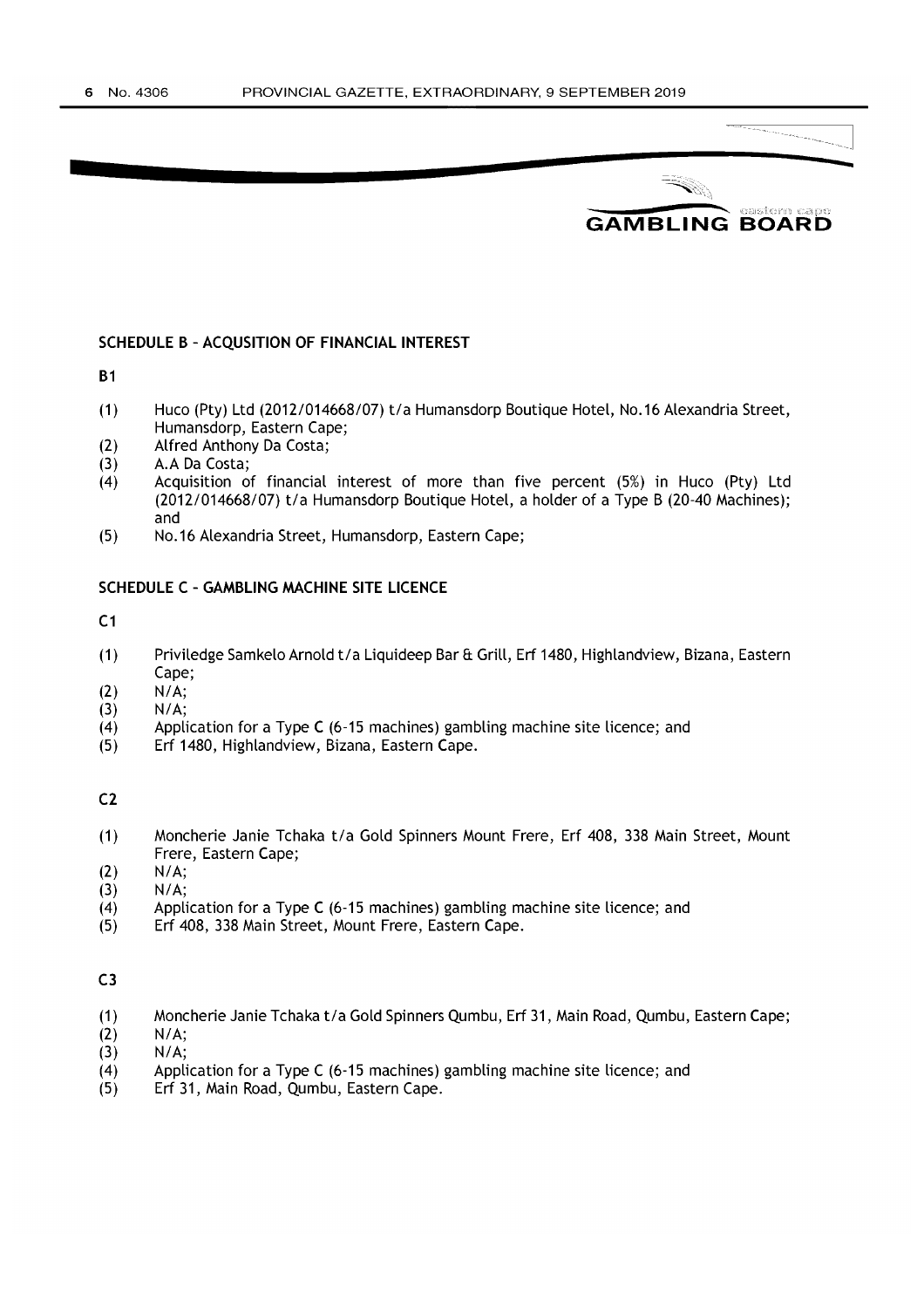# **\_\_\_\_\_\_\_\_\_** castern cape **GAMBLING BOARD**

 $C<sub>4</sub>$ 

**7** 

- (1) Moncherie Janie Tchaka *tla* Gold Spinners Lusikisiki, Erf 7, Lusikisiki, Eastern Cape;
- $(2)$  N/A;
- $(3)$  N/A;
- (4) Application for a Type C (6-15 machines) gambling machine site licence; and
- (5) Erf 7, Lusikisiki, Eastern Cape.

### C5

- (1) Moncherie Janie Tchaka *tla* Gold Spinners Metropolitan, Erf 399, 81 Madeira Street, Mthatha, Eastern Cape;
- $(2)$  N/A;
- (3) N/A;
- (4) Application for a Type C (6-15 machines) gambling machine site licence; and
- (5) Erf 399, 81 Madeira Street, Mthatha, Eastern Cape.

C6

- (1) Bakers Pool Club CC (20021091117123) *tla* Joan of Arc, Shop No.2, 3 &4, 75 Garcia Street, Cambridge, East London, Eastern Cape;
- (2) Joan Van Der Spuy, Zoleka Mngxale and Thanduxolo Gladstone Godola;
- (3) J. Van Der Spuy, Z Mngxale and T.G Godola;<br>(4) Application for a Type C (6-15 machines) gar
- Application for a Type C (6-15 machines) gambling machine site licence; and
- (5) Shop No.2, 3 &4, 75 Garcia Street, Cambridge, East London, Eastern Cape;

## **VSLOTS**

### SCHEDULE D - GAMBLING MACHINE SITE LICENCE

D<sub>1</sub>

- (1) 57 on Pierce (Pty) Ltd (2019/147994/07) *tla* 57 on Pearce Pub and Grub, NO.57 Pearce Street, Berea, East London, Eastern Cape;
- (2) Seona Bernell Miglietti and Yvonne Esme Oelofsen;
- (3) S.B Migliette and Y.E Oelofsen;
- (4) Application for a Type C (6-15 machines) gambling machine site licence; and
- (5) NO.57 Pearce Street, Berea, East London, Eastern Cape;

D<sub>2</sub>

- (1) Jawer Security CC (2005/145956123) *tla* The Corner Pub, Unit 1, Balfour Park Shopping Centre, Balfour Road, Vincent, East London, Eastern Cape.
- (2) Bidwell Damons, Ignatius Thomas Mentz, Alfred Anthony Da Costa and Werner Benjamin De Jager;
- (3) B Damons, I.T Mentz, A.A Da Costa and W.B De Jager;
- $(4)$  Application for a Type C (6-15 machines) gambling machine site licence; and
- (5) Unit 1, Balfour Park Shopping Centre, Balfour Road, Vincent, East London, Eastern Cape